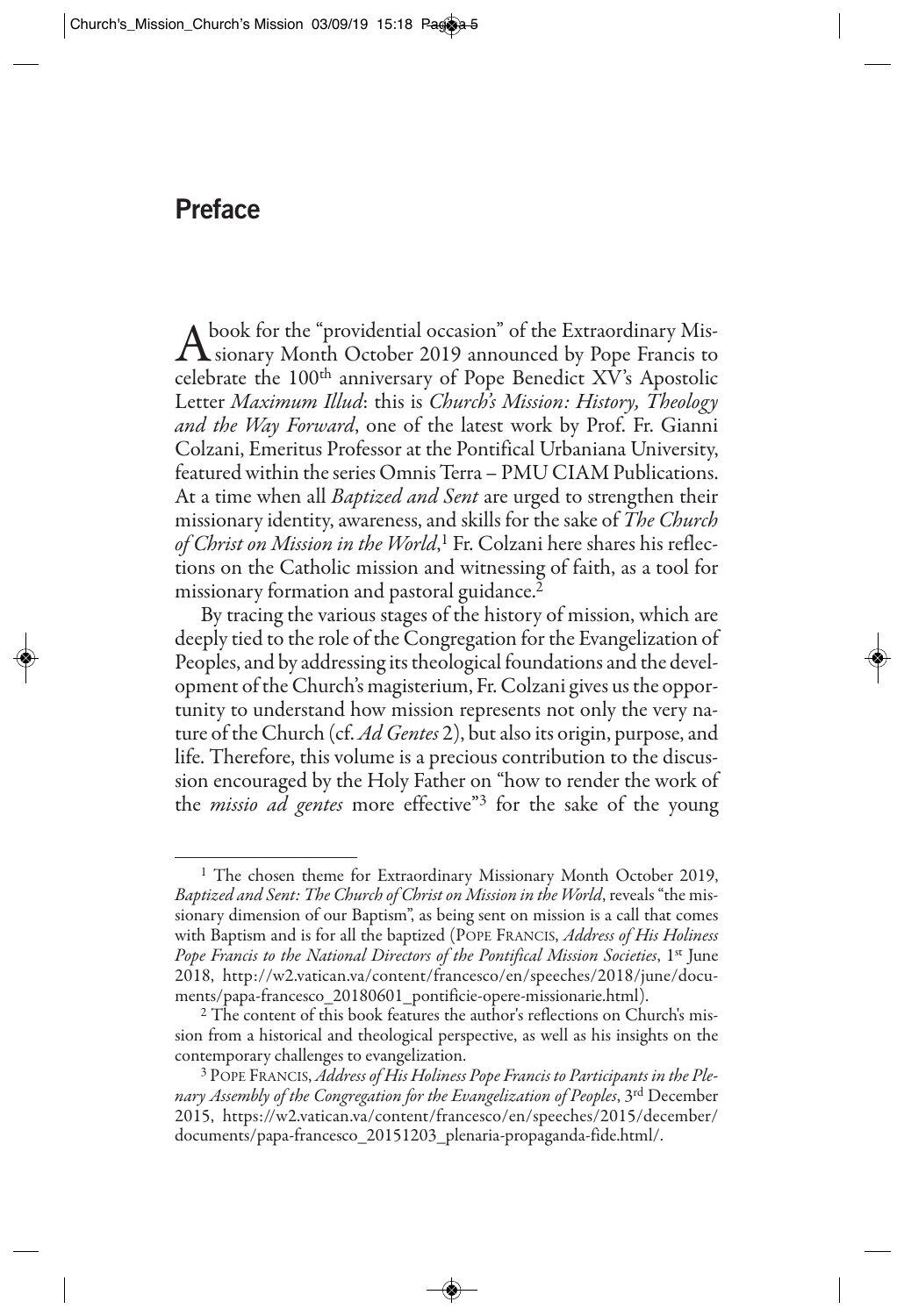Churches in missionary territories, as well as of those Churches of more ancient tradition in need of renewed evangelization.4

The author is mindful of the necessity to bring about a major missionary awakening based on the revitalization of the *missio ad gentes* "as engine and horizon of the faith",5 as Pope Francis has advocated since his pontificate began. To this end, he offers an interesting examination of the Pontifical teachings and ecclesiastic policies revolving around the conception of *missio ad gentes*, which the Second Vatican Council confirmed as the ever-valid foundational model and paradigm of the mission of the Church throughout the whole history of salvation, until the coming of the Kingdom of God.<sup>6</sup>

The *Decree Ad Gentes*, as the author emphasizes, stems from the Dogmatic Constitution on the Church *Lumen Gentium* and from the "new and different ecclesial awareness" raised by the prophetic contents of *Maximum Illud*. In addition, he duly brings forth the Trinitarian, Christological, and pneumatological roots of the mission as defined by *Ad Gentes*, whose pronouncements frame the theological context in which the Church's mission should be understood: from the creation in Christ through the redemption accomplished in the Paschal Mystery until its eschatological fulfillment.7 Hence, the divine universal mandate to "go and make disciples of all nations" (Mt 28:19, cf. Ac 1:6-8) that the Church has derived "from the mission of the Son and from the mission of the Holy Spirit […], in accordance with the decree of God the Father" (AG 2).

 $4$  A valuable contribution to the publication of this volume was given by Mr. Emiliano Stornelli, Chairman of the Religion & Security Council.

<sup>5</sup> POPE FRANCIS, *Address of His Holiness Pope Francis to Participants in the Plenary Assembly of the Congregation for the Evangelization of Peoples.*

<sup>6</sup> There can be no substitution for the *missio ad gentes*, which already encloses in the scope of its divine mandate every mode of dynamic presence of proclamation and conversion of nations, cultures, religions, and peoples who encounter and open themselves to the Gospel of Jesus and His Church (cf. F. MERONI, "The Mission of the Church and the Missio Ad Gentes: Some Initial Observations", in CEP-PMS, *Baptized and Sent. The Church of Christ on Mission in the World*, EMMS OCT 2019, San Paolo, Milano 2019, 77).

<sup>7</sup> The Paschal Mystery and the historical mission of Jesus highlight how the need for love, the need for salvation from evil and death, sin and pain, hatred and division, is constitutive of the human person who, through creation in Christ, longs for divine sonship. The interest in dialogue, peaceful coexistence, social and economic justice, ecology, and otherness, must be profoundly configured and built upon the superabundant offer of salvation the heart of which is the Paschal Mystery (cf. *Gaudium et Spes* 22).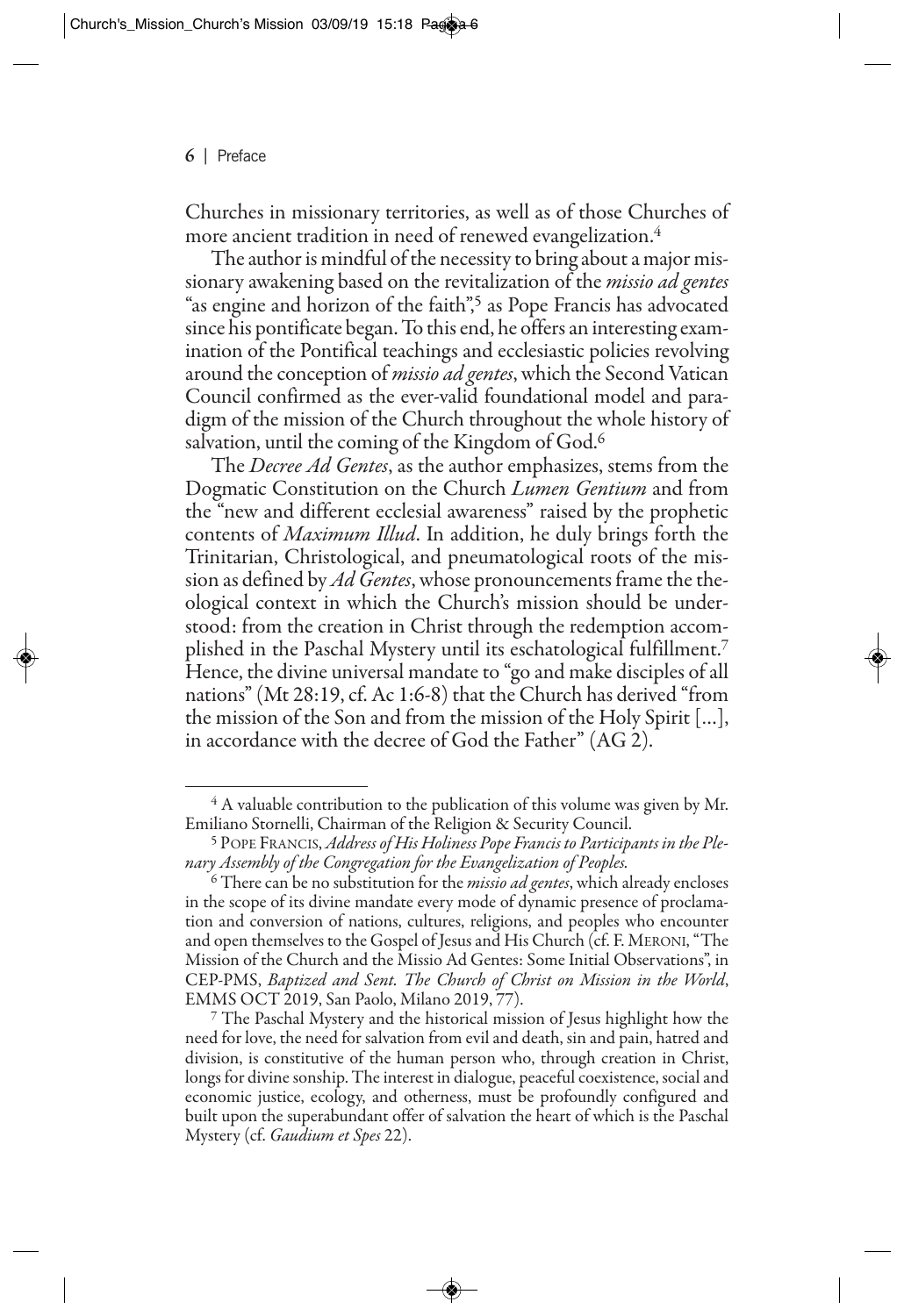Furthermore, Fr. Colzani reviews other official Conciliar documents relevant to the *missio ad gentes*, such as the Pastoral Constitution *Gaudium et Spes*and the Declaration *Nostra Aetate* on the relationship of the Church to non-Christian religions, along with the post-Conciliar papal doctrinal efforts: inter alia, the Apostolic Exhortations *Evangelii Nuntiandi* and *Evangelii Gaudium*, the Encyclical Letters *Redemptoris Missio* and *Deus Caritas Est*. The *Acts of the Apostles*are also singled out as a major source of biblical "inspiration"8 for all Christians in the mission of faith witness that they are called to execute as members of the Church, coherently with Pope Francis' definition of the *Acts* as the "regular book for prayer and meditation"9 for the *Baptized and Sent* of all times.10

The author's presentation of these documents is an invaluable compendium of the fundamental theological teachings of the Church on the *missio ad gentes*. The author highlights the fact that *missio ecclesiae* does not respond to a human initiative: it is *missio* and *actio Dei*, "a fundamental work of God", as he has termed it.<sup>11</sup> The principal agent is the Holy Spirit, and mission is His project (cf. RM 21).<sup>12</sup> The Church is servant of the mission. It is not the Church that makes the mission, but the mission that makes the

<sup>18</sup> POPE FRANCIS, *Address of His Holiness Pope Francis to the National Directors of the Pontifical Mission Societies*.

<sup>&</sup>lt;sup>9</sup> Ibid.

<sup>10</sup> Cf. F. MERONI (ed.), *Missio Ad Gentes in the Acts of the Apostles*, Urbaniana University Press, Roma 2019.

<sup>&</sup>lt;sup>11</sup> The divine nature of the missionary mandate of the Church was reaffirmed also by Pope Benedict XV: "Before He returned to His Father, Our Lord Jesus Christ addressed to His disciples the words: 'Go into the whole world and preach the Gospel to all creation' (Mk 16:15). With these words He committed to them a duty, a momentous and a holy charge, that was not to lapse with the death of the Apostles but would bind their successors, one after another, until the end of the world as long, that is, as there remained on this earth men whom the truth might set free. Entrusted with this mandate, 'they went forth and preached everywhere' (Mk 16:20) the word of God, so that 'through all the earth their voice resounds, and to the ends of the world, their message' (Psalm 18:5)" (*Maximum Illud* 1).

<sup>&</sup>lt;sup>12</sup> "It is the Holy Spirit who sends us, accompanies us and inspires us. He is the source of our mission. It is he who guides the Church forward, not us. […] He, the Holy Spirit, does everything; we are simply His servants" (POPE FRAN-CIS, *Address of His Holiness Pope Francis to the National Directors of the Pontifical Mission Societies*).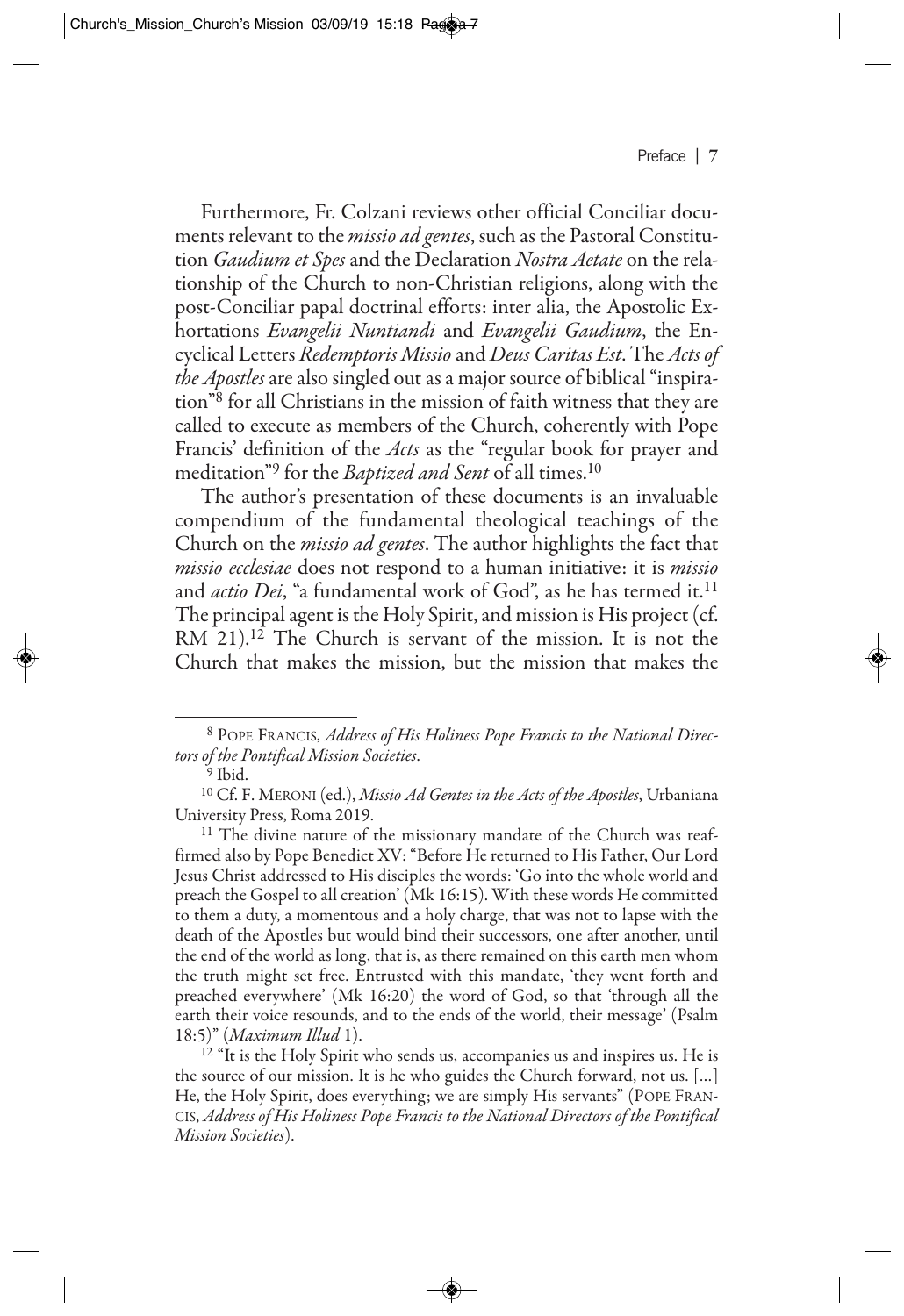Church.13 Mission is not the instrument, but "the point of departure and the goal",<sup>14</sup> and Church's mission is to proclaim the Gospel and to witness it among those who have yet to embrace the Christian faith. In doing so, the Church opens the way to the divine action of the Holy Spirit in places where women and men still yearn for salvation from sin and death.

The author focuses notably on *Evangelii Gaudium*, "a turning point for the Church and her mission". This Apostolic Exhortation identifies *missio ad gentes* as the paradigm of all the Church's ordinary work and pastoral action (EG 15). Mission is a force capable of transforming the interior of the Church even before the life of peoples and cultures. Therefore, Fr. Colzani upholds Pope Francis' appeal to everyone throughout the world to be "permanently in a state of mission" (EG 25), meaning a permanent state of intimate missionary communion with Christ, and a personal encounter with Jesus alive in His Church, as the only way to bring about an authentic missionary and pastoral conversion of the Jesus's disciples and of the structures of the ecclesial community (cf. EG 25, 27).

An evangelizer by nature, the Church should always begin by evangelizing herself to preserve the freshness and Apostolic courage required to be re-created and reformed with new modes of Christian presence and witness. This will allow the Church to continue to effectively respond to Jesus' command "to go forth from our own comfort zone in order to reach all the 'peripheries' in need of the light of the Gospel" (EG 20). The mission of Jesus placed in the heart of the Church thus becomes the criterion of spiritual discernment to evaluate the effectiveness of her pastoral structures, apostolic work, and ministers<sup>15</sup> being engaged in "the communication of the Gospel in the testimony of living faith", as the author puts it.

<sup>13</sup> Cf. F. MERONI (ed.), *Mission Makes the Church*, Aracne Editrice, Canterano (Roma) 2017.

<sup>14</sup> POPE FRANCIS, *Address of His Holiness Pope Francis to Participants in the Plenary Assembly of the Congregation for the Evangelization of Peoples*.

<sup>15</sup> Every parish should make the style of the *missio ad gentes* its own, so that the Holy Spirit will transform habitual faithful into disciples, and dissatisfied disciples into missionaries, drawing them out of fears and closures and propelling them in every direction, to the ends of the earth (cf. POPE FRANCIS, *Meeting with the Executive Committee of CELAM*, Bogota, 7th September 2017, http://w2.vatican.va/content/francesco/en/speeches/2017/september/documents/papafrancesco 20170907 viaggioapostolico-colombia-celam.html/).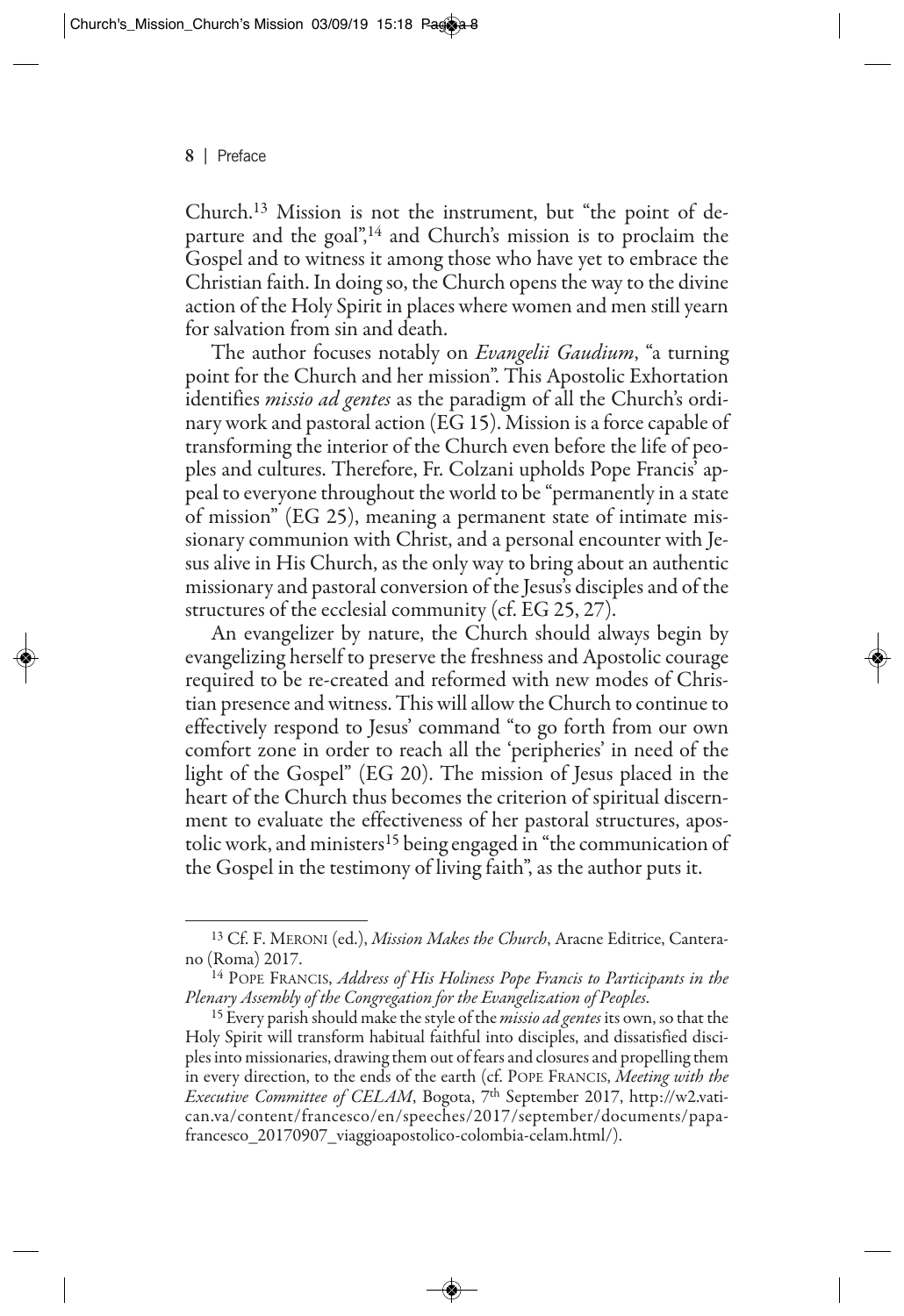Fr. Colzani reminds us that Jesus' mission, the heart and motivation of the very Church's mission, is indeed a true communication of divine life, of eternal life, of the life of daughters and sons who have always been loved by God, our creator and Father in Christ. Quoting John Paul II, Pope Francis tells us in *Evangelii Gaudium* that "the Church's closeness to Jesus is part of a common journey; 'communion and mission are profoundly interconnected'" (EG 23).

To explain this interconnectedness, the author refers to the *Acts of the Apostles*, where testimony is described as "a gift of the Holy Spirit (cf. Ac 1:8) that incorporates the communion with Jesus in the understanding of His person in the light of His resurrection". Giving the life of God the Father, offering the life of the Holy Spirit, and sacrificing oneself for life in Christ, represents the origin and purpose of mission, from its original form of the *missio ad gentes* led by the Apostles to its fulfillment in the Jerusalem of Heaven, the dwelling place of God among humanity.

The journey starts with Him, Colzani observes, but culminates in the Paschal Mystery of the Crucified Risen One, the heart of the Catholic faith. In the footsteps of the "community of missionary disciples"16 that began evangelization from "Jerusalem […] to the ends of the earth" (Ac 1:8), a renewed missionary awareness, ardor, and engagement on the part of all Christians is all the more necessary to meet the challenges to Church's *missio ad gentes* in the contemporary times, which the author helps us to discern.

The inculturation of the Gospel, the evangelization of cultures, the witness and transmission of the faith in ever-changing scenarios and non-Christian majority contexts, in the growing metropolitan areas and in the era of mass-media and technological preeminence, amid migration and humanitarian crises and the ruinous advance of a misleading notion of secularism. The People of God must fully embrace the "evangelical approach to the Church's mission in the world"17 already urged by Pope Benedict XV in *Maximum Illud*, "so that the spirit of the *missio ad gentes* may animate the path of the Church" also in our current troubled days and in the future to come.<sup>18</sup>

<sup>16</sup> POPE FRANCIS, *Go Forth: Toward a Community of Missionary Disciples*, American Society of Missiology Series, Orbis Books, New York – Maryknoll 2019.

<sup>17</sup> POPE FRANCIS, *Address of His Holiness Pope Francis to the National Directors of the Pontifical Mission Societies*.

<sup>18</sup> Ibid.